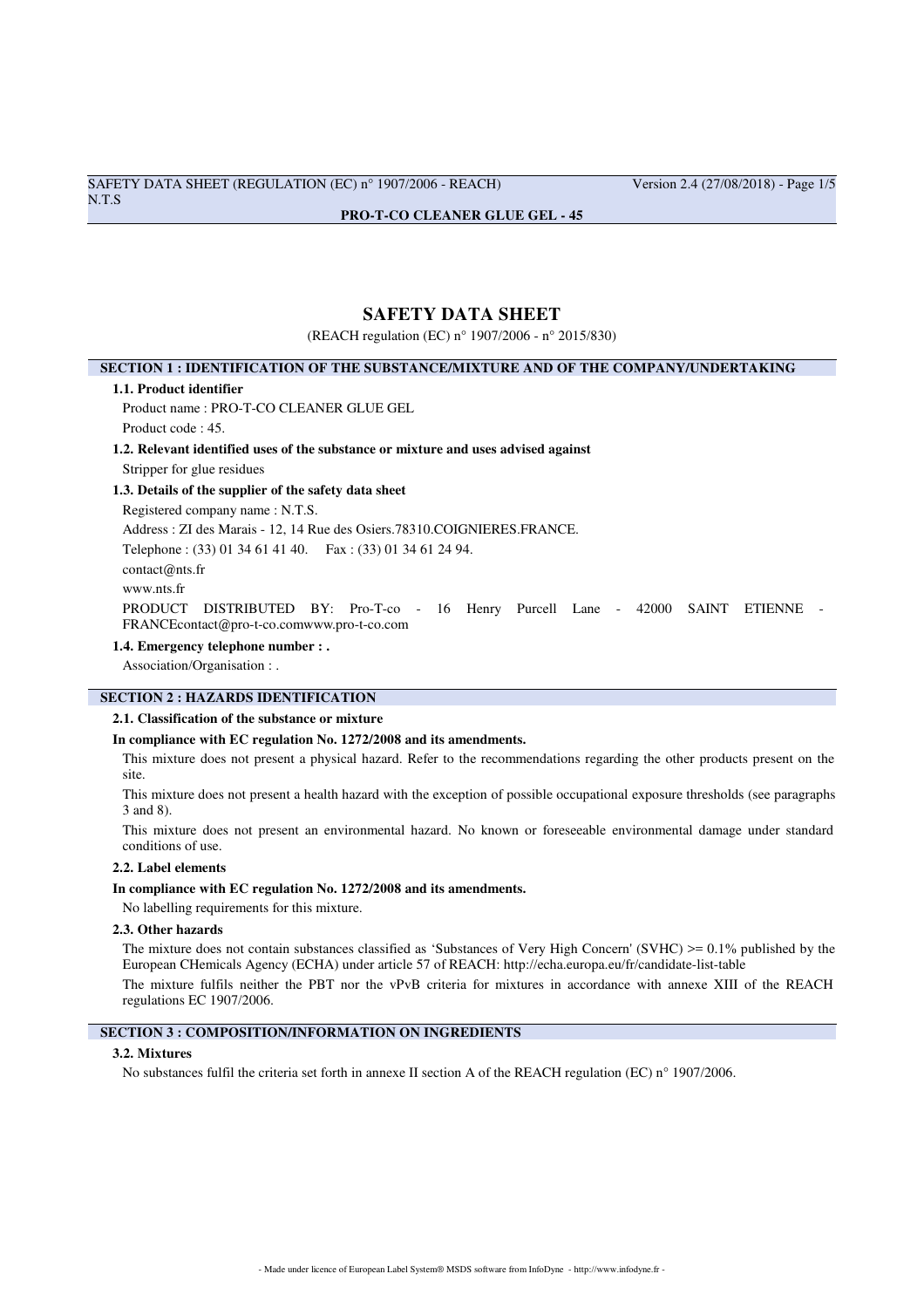# SAFETY DATA SHEET (REGULATION (EC) n° 1907/2006 - REACH) Version 2.4 (27/08/2018) - Page 2/5

#### **PRO-T-CO CLEANER GLUE GEL - 45**

# **SECTION 4 : FIRST AID MEASURES**

As a general rule, in case of doubt or if symptoms persist, always call a doctor. NEVER induce swallowing by an unconscious person.

#### **4.1. Description of first aid measures**

#### **In the event of swallowing :**

Seek medical attention, showing the label.

#### **4.2. Most important symptoms and effects, both acute and delayed**

No data available.

# **4.3. Indication of any immediate medical attention and special treatment needed**

No data available.

# **SECTION 5 : FIREFIGHTING MEASURES**

Non-flammable.

#### **5.1. Extinguishing media**

No data available.

#### **5.2. Special hazards arising from the substance or mixture**

A fire will often produce a thick black smoke. Exposure to decomposition products may be hazardous to health.

Do not breathe in smoke.

### **5.3. Advice for firefighters**

Due to the toxicity of the gas emitted on thermal decomposition of the products, fire-fighting personnel are to be equipped with autonomous insulating breathing apparatus.

# **SECTION 6 : ACCIDENTAL RELEASE MEASURES**

### **6.1. Personal precautions, protective equipment and emergency procedures**

Consult the safety measures listed under headings 7 and 8.

### **For first aid worker**

First aid workers will be equipped with suitable personal protective equipment (See section 8).

#### **6.2. Environmental precautions**

Contain and control the leaks or spills with non-combustible absorbent materials such as sand, earth, vermiculite, diatomaceous earth in drums for waste disposal.

Prevent any material from entering drains or waterways.

### **6.3. Methods and material for containment and cleaning up**

Clean preferably with a detergent, do not use solvents.

# **6.4. Reference to other sections**

No data available.

# **SECTION 7 : HANDLING AND STORAGE**

Requirements relating to storage premises apply to all facilities where the mixture is handled.

#### **7.1. Precautions for safe handling**

Always wash hands after handling.

# **Fire prevention :**

Prevent access by unauthorised personnel.

#### **Recommended equipment and procedures :**

For personal protection, see section 8.

Observe precautions stated on label and also industrial safety regulations.

### **Prohibited equipment and procedures :**

No smoking, eating or drinking in areas where the mixture is used.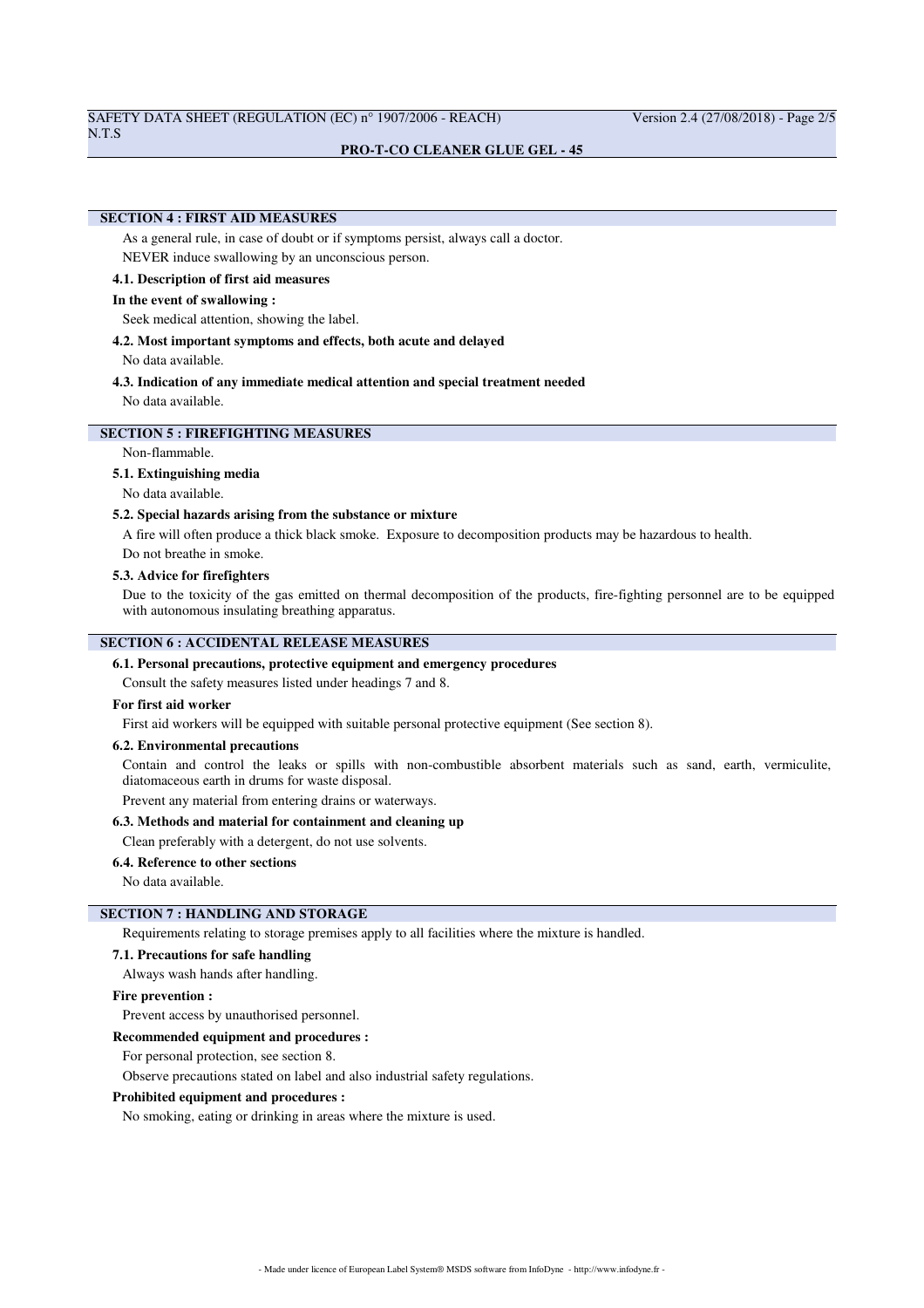#### **PRO-T-CO CLEANER GLUE GEL - 45**

#### **7.2. Conditions for safe storage, including any incompatibilities**

No data available.

### **Packaging**

Always keep in packaging made of an identical material to the original.

#### **7.3. Specific end use(s)**

No data available.

### **SECTION 8 : EXPOSURE CONTROLS/PERSONAL PROTECTION**

### **8.1. Control parameters**

No data available.

### **8.2. Exposure controls**

#### **Personal protection measures, such as personal protective equipment**

Use personal protective equipment that is clean and has been properly maintained.

Store personal protective equipment in a clean place, away from the work area.

Never eat, drink or smoke during use. Remove and wash contaminated clothing before re-using. Ensure that there is adequate ventilation, especially in confined areas.

# **- Eye / face protection**

Avoid contact with eyes.

Use eye protectors designed to protect against liquid splashes

Before handling, wear safety goggles in accordance with standard EN166.

### **- Hand protection**

Wear suitable protective gloves in the event of prolonged or repeated skin contact.

# **- Body protection**

Work clothing worn by personnel shall be laundered regularly. After contact with the product, all parts of the body that have been soiled must be washed.

# **SECTION 9 : PHYSICAL AND CHEMICAL PROPERTIES**

| 9.1. Information on basic physical and chemical properties |                             |
|------------------------------------------------------------|-----------------------------|
| General information:                                       |                             |
| Physical state:                                            | Fluid liquid.               |
| Important health, safety and environmental information     |                             |
| pH:                                                        | Not stated.                 |
|                                                            | Neutral.                    |
| Boiling point/boiling range:                               | Not specified.              |
| Flash point interval :                                     | Not relevant.               |
| Vapour pressure $(50^{\circ}C)$ :                          | Not relevant.               |
| Density:                                                   | 1,00 g/cm3 à $20^{\circ}$ C |
| Water solubility:                                          | Dilutable.                  |
| Melting point/melting range :                              | Not specified.              |
| Self-ignition temperature :                                | Not specified.              |
| Decomposition point/decomposition range :                  | Not specified.              |
| 9.2. Other information                                     |                             |

No data available.

# **SECTION 10 : STABILITY AND REACTIVITY**

**10.1. Reactivity**

No data available.

#### **10.2. Chemical stability**

This mixture is stable under the recommended handling and storage conditions in section 7.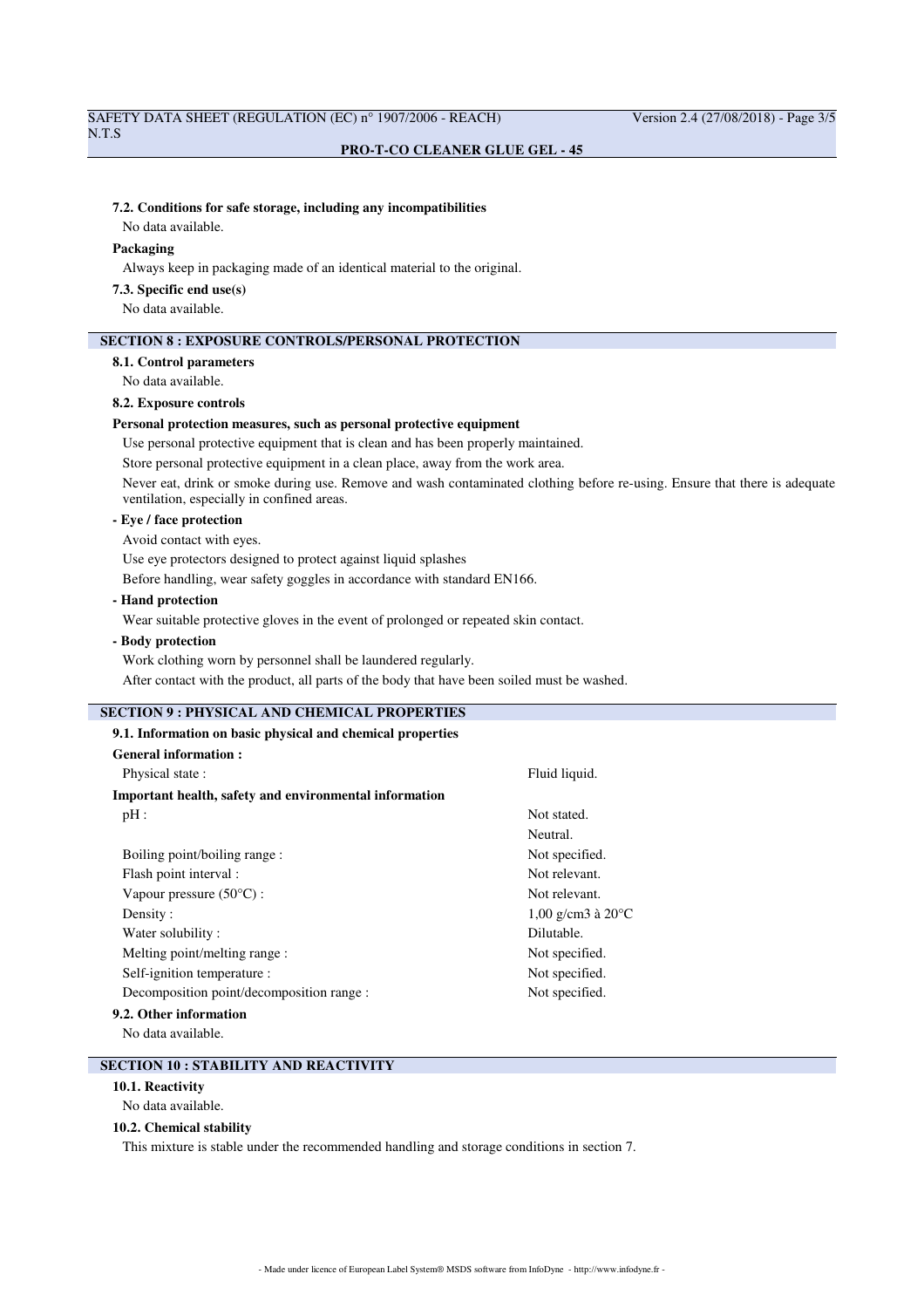# SAFETY DATA SHEET (REGULATION (EC) n° 1907/2006 - REACH) Version 2.4 (27/08/2018) - Page 4/5

### **PRO-T-CO CLEANER GLUE GEL - 45**

#### **10.3. Possibility of hazardous reactions**

No data available.

# **10.4. Conditions to avoid**

No data available.

#### **10.5. Incompatible materials**

No data available.

### **10.6. Hazardous decomposition products**

No data available.

# **SECTION 11 : TOXICOLOGICAL INFORMATION**

### **11.1. Information on toxicological effects**

No data available.

#### **11.1.1. Substances**

No toxicological data available for the substances.

#### **11.1.2. Mixture**

No toxicological data available for the mixture.

### **SECTION 12 : ECOLOGICAL INFORMATION**

#### **12.1. Toxicity**

### **12.1.2. Mixtures**

No aquatic toxicity data available for the mixture.

# **12.2. Persistence and degradability**

No data available.

# **12.3. Bioaccumulative potential**

No data available.

### **12.4. Mobility in soil**

No data available.

### **12.5. Results of PBT and vPvB assessment**

No data available.

### **12.6. Other adverse effects**

No data available.

# **SECTION 13 : DISPOSAL CONSIDERATIONS**

Proper waste management of the mixture and/or its container must be determined in accordance with Directive 2008/98/EC.

#### **13.1. Waste treatment methods**

Do not pour into drains or waterways.

### **Waste :**

Waste management is carried out without endangering human health, without harming the environment and, in particular without risk to water, air, soil, plants or animals.

Recycle or dispose of waste in compliance with current legislation, preferably via a certified collector or company.

Do not contaminate the ground or water with waste, do not dispose of waste into the environment.

### **Soiled packaging :**

Empty container completely. Keep label(s) on container.

Give to a certified disposal contractor.